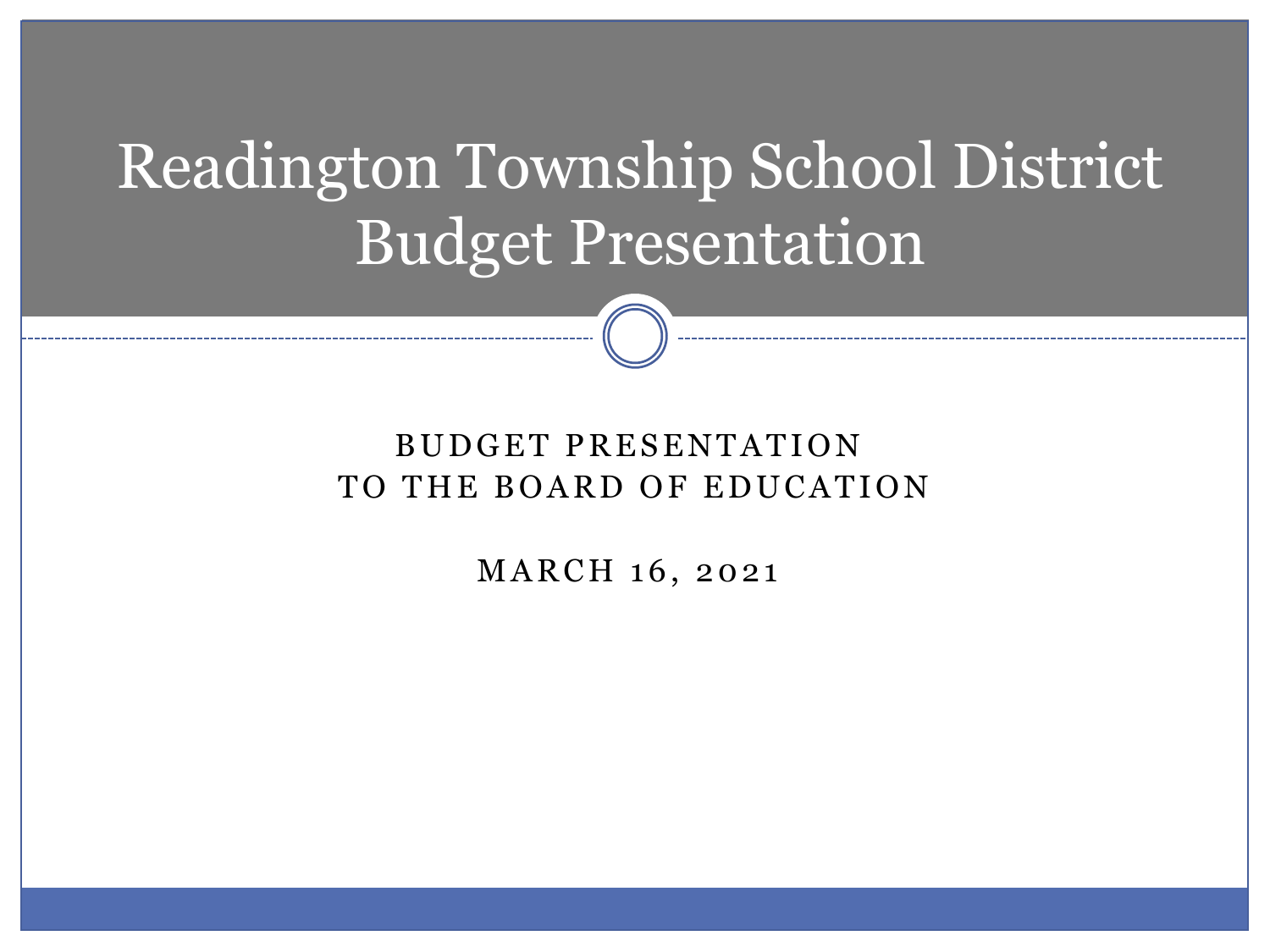# **Budget Goals**

- ❖ Present a budget at or below the 2% state-imposed cap on tax levy without negatively impacting students' academic experiences
- ❖ Balance class size guidelines with scheduling efficiencies
- ❖ Enrich students' academic experiences
- ❖ Continue to implement the district's Strategic Plan
	- ❖ Inquisitive learning
	- ❖ Social awareness
	- ❖ Partnerships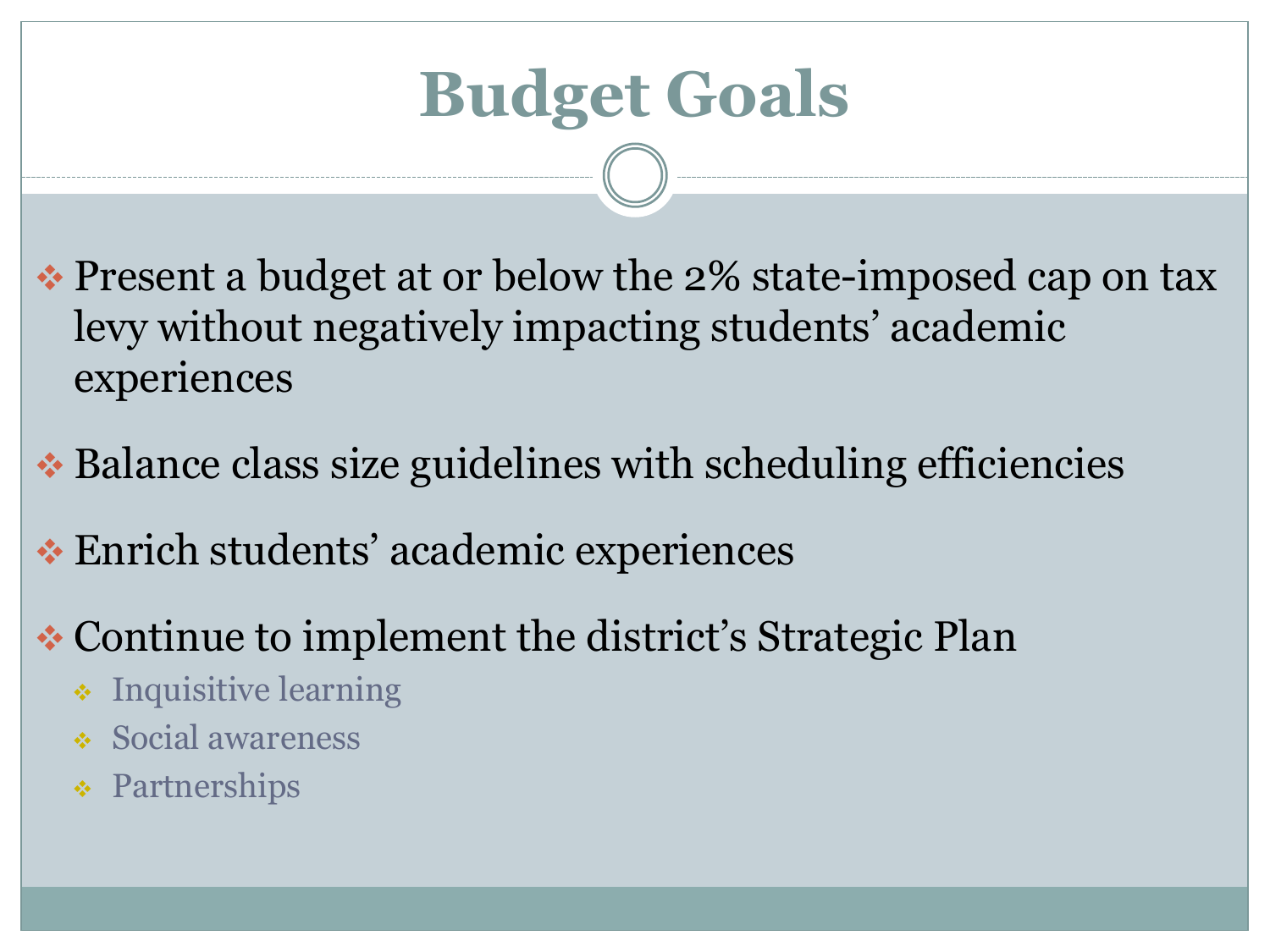### Enrollment Forecast for 2021-22

Anticipated 2021-22 PreK through 8 enrollment  $= 1471$ *Anticipates 5 out-of-district students and 23 preschool students Projections include disenrolled students from 2020-21 due to COVID Presumes 164 kindergarten students in district As of March 12, there were 50 registered for TBS and 62 registered for WHS*

2020-21 Demographer's Study = 1577

2020-21 PreK through 8 enrollment = 1419 *Includes 8 current out-of-district students*

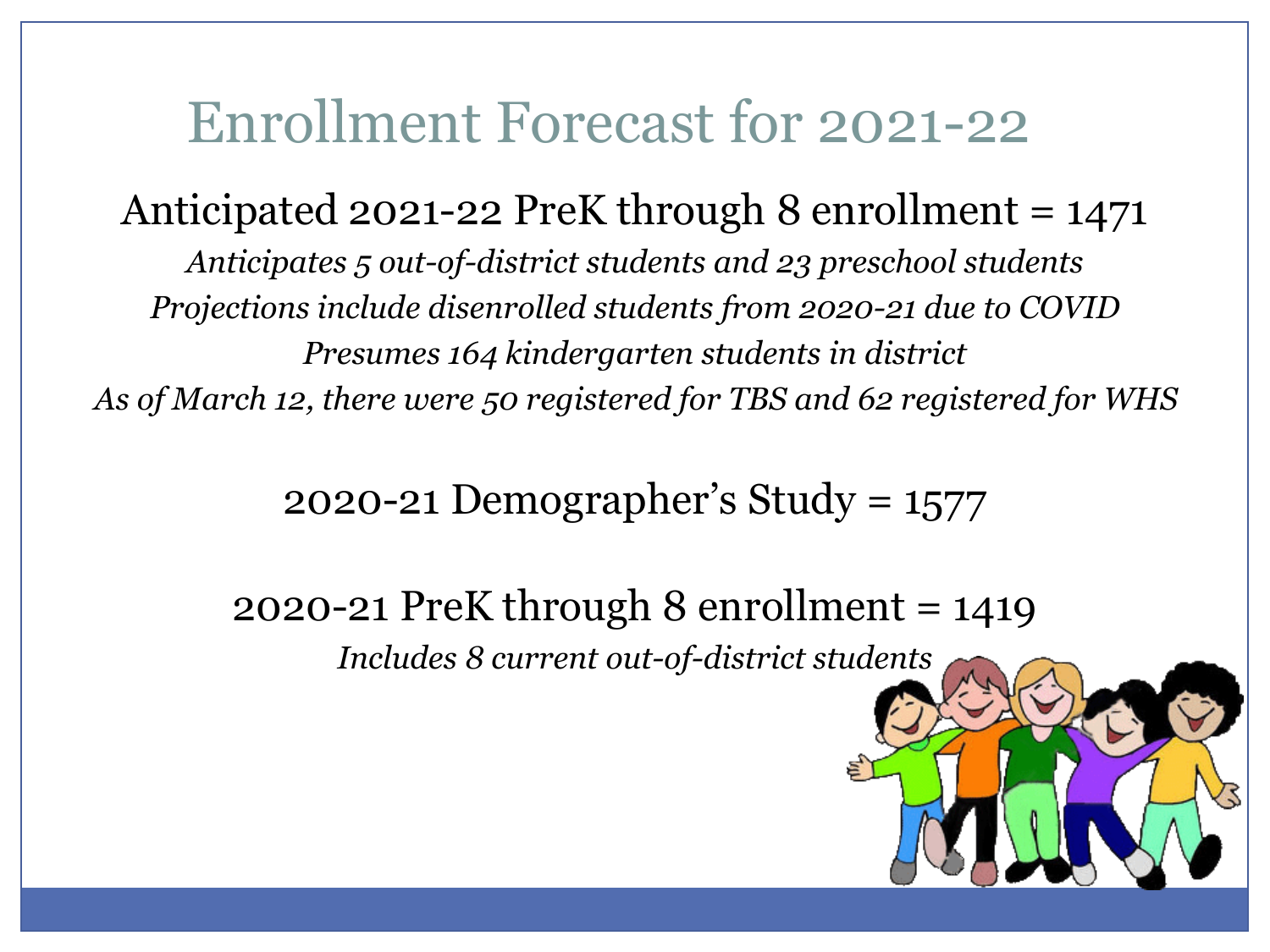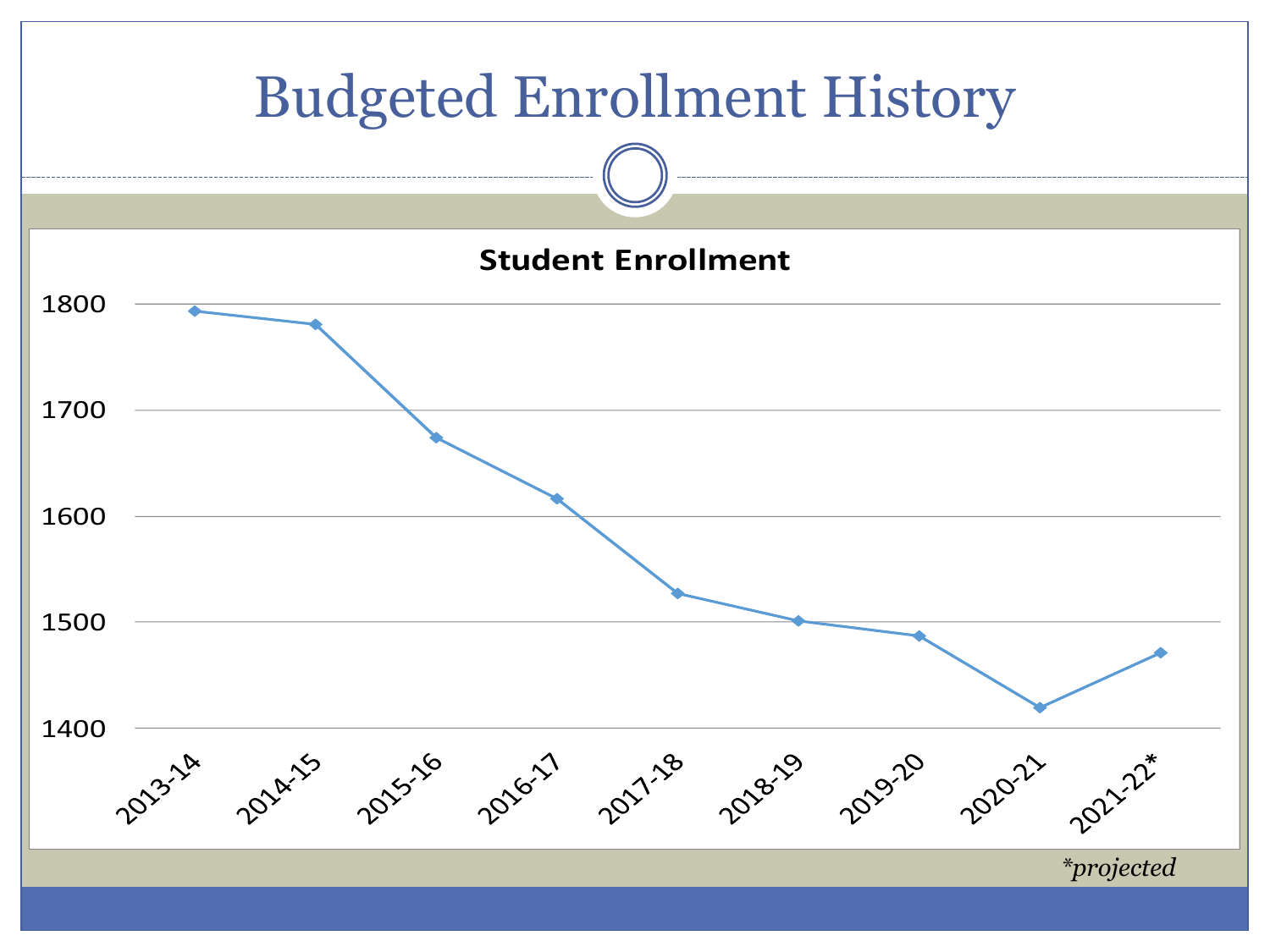### Anticipated Elementary Class Size

| <b>Grade 1</b>         | <b>Grade 2</b>         | Grade 3                | <b>Grade 4</b> | Grade 5      |
|------------------------|------------------------|------------------------|----------------|--------------|
| 20 at TBS<br>17 at WHS | 17 at TBS<br>20 at WHS | 17 at TBS<br>18 at WHS | 22 per class   | 20 per class |

*Kindergarten enrollment as of March 12, 2021: 50 at Three Bridges School and 62 at Whitehouse School*

> *District Class Size Guidelines: Maximum of 21 in Grades K-3 Maximum of 22 in Grades 4-5*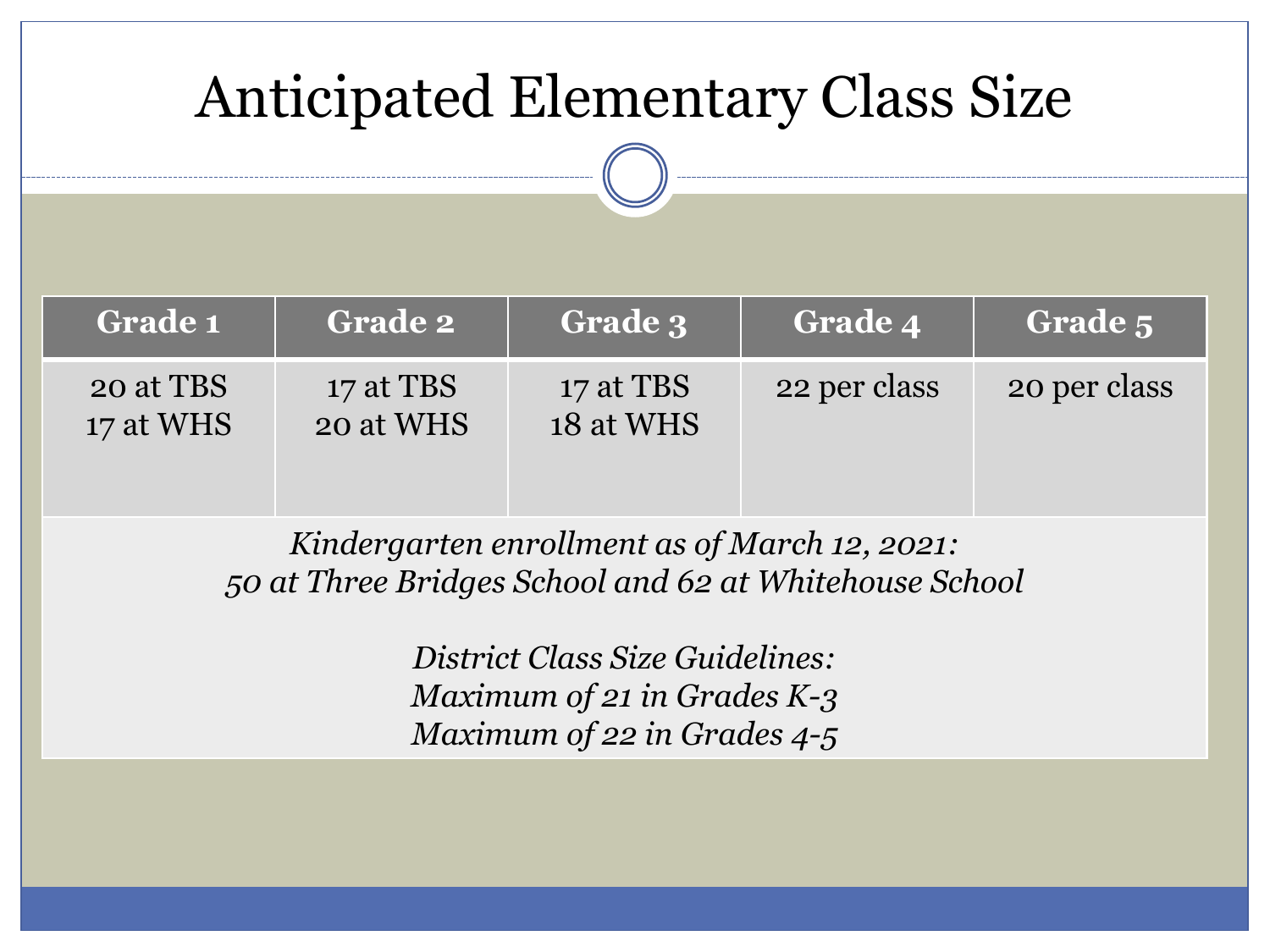### Staff and Program Highlights

- Additional full-time behaviorist
- Additional part-time ESL teacher
- Reallocation of two grade-level teachers from HBS to WHS due to increased enrollment from new housing developments
- Reduction of three paraprofessional positions as unfilled in the 2020-21 school year
- Additional intervention services for COVID learning loss\*
- Additional mental health services\*
- Equity consultant / services\*
- Inquiry learning consultant / services\*
- Increased wages for substitute teachers due to state minimum wage
- Continued implementation of the district's strategic plan

*\* Funded by federal grant programs, not local tax levy*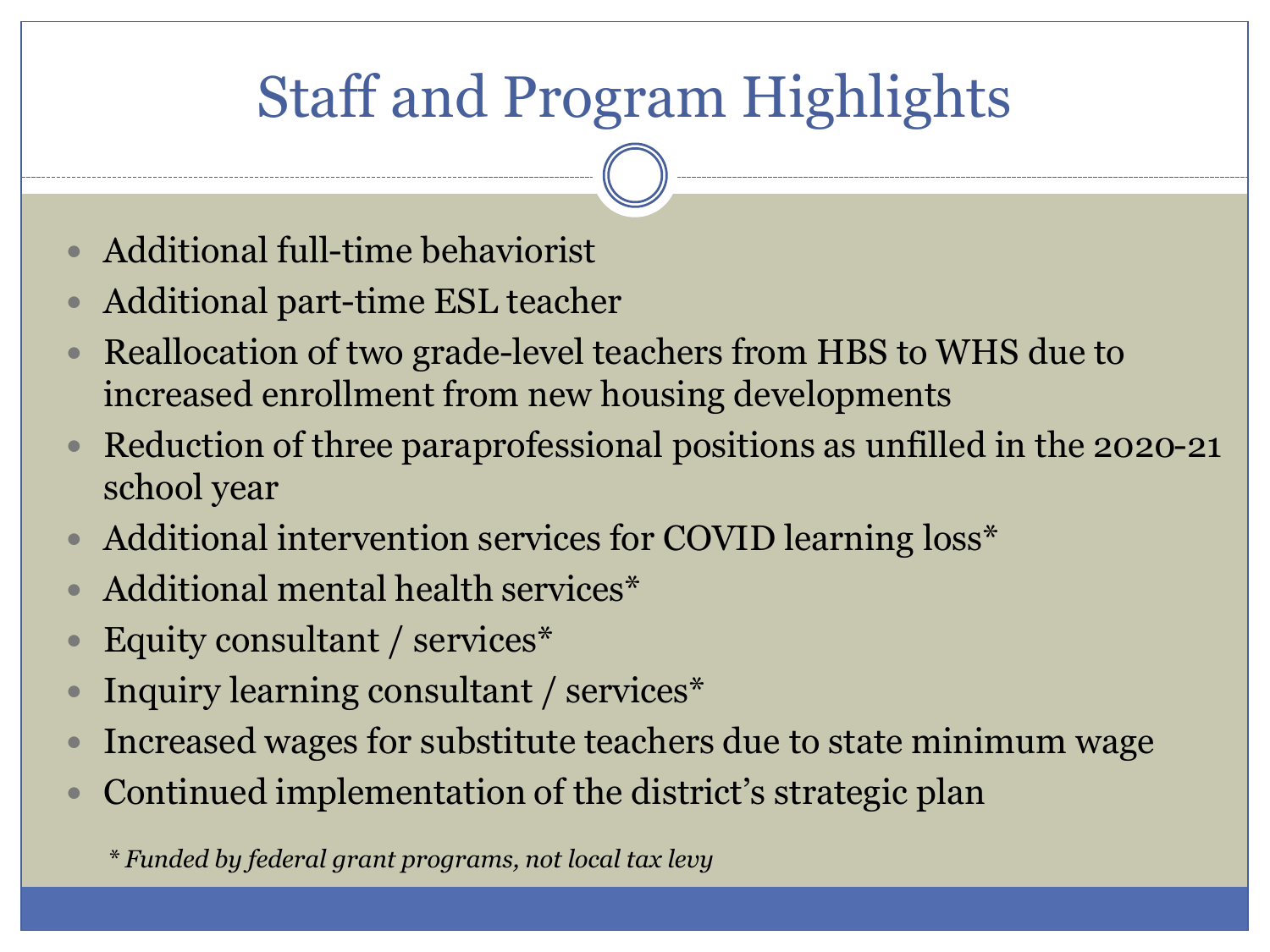## Capital Projects

- Replacement of roofing at Holland Brook School
- Reupholster of gymnasium divider at Holland Brook School
- Replacement of gymnasium bleachers at Readington Middle School
- Painting of hallway lockers at Readington Middle School
- Installation of walkway from kindergarten wing to playground at Three Bridges School
- Replacement of information technology servers district-wide
- Installation of information technology firewall/router backup for district internet
- Window repairs and replacement in multiple locations
- Concrete repairs and carpet removal in multiple locations

*Projects are funded by existing reserves, not the local tax levy*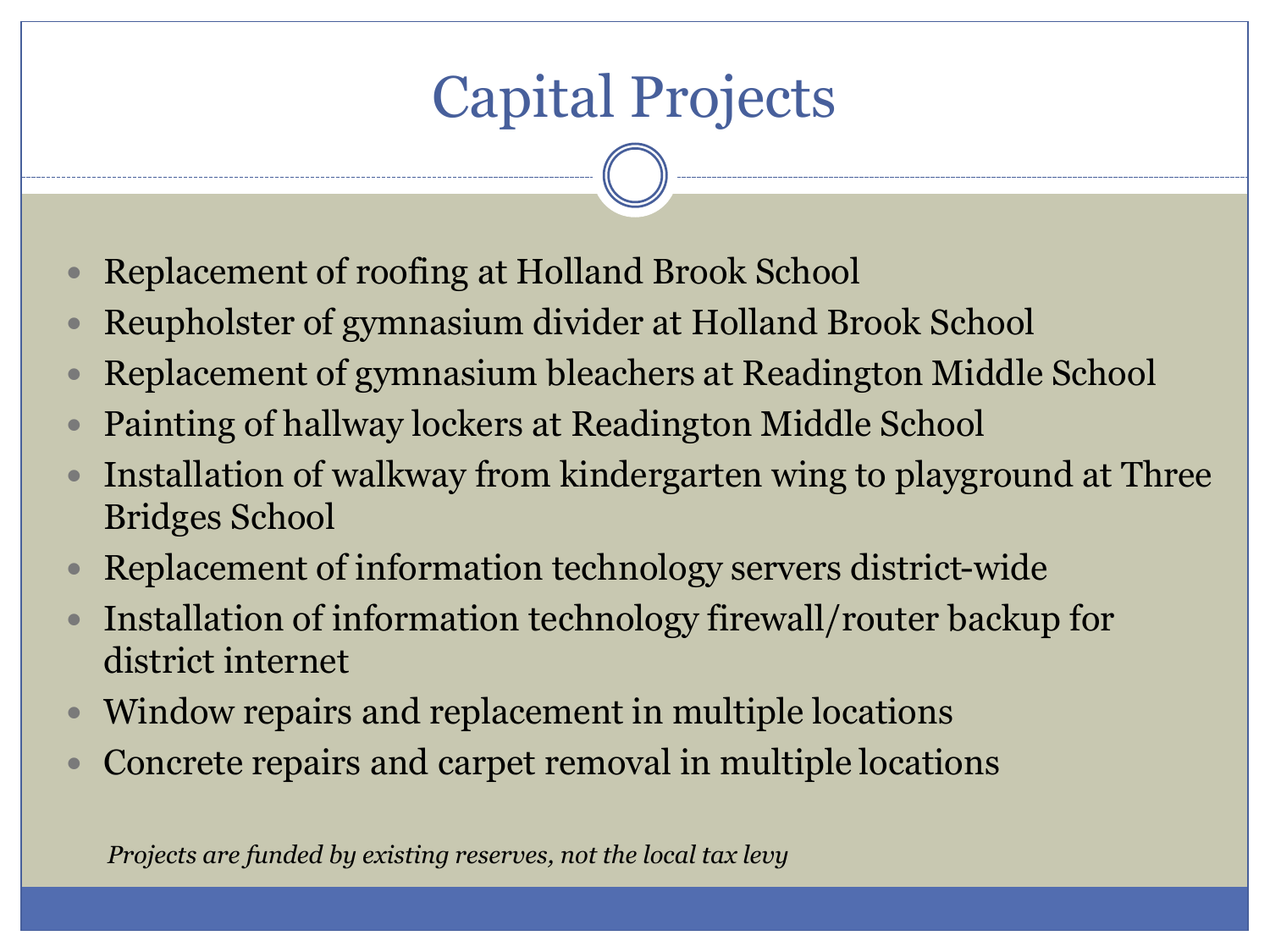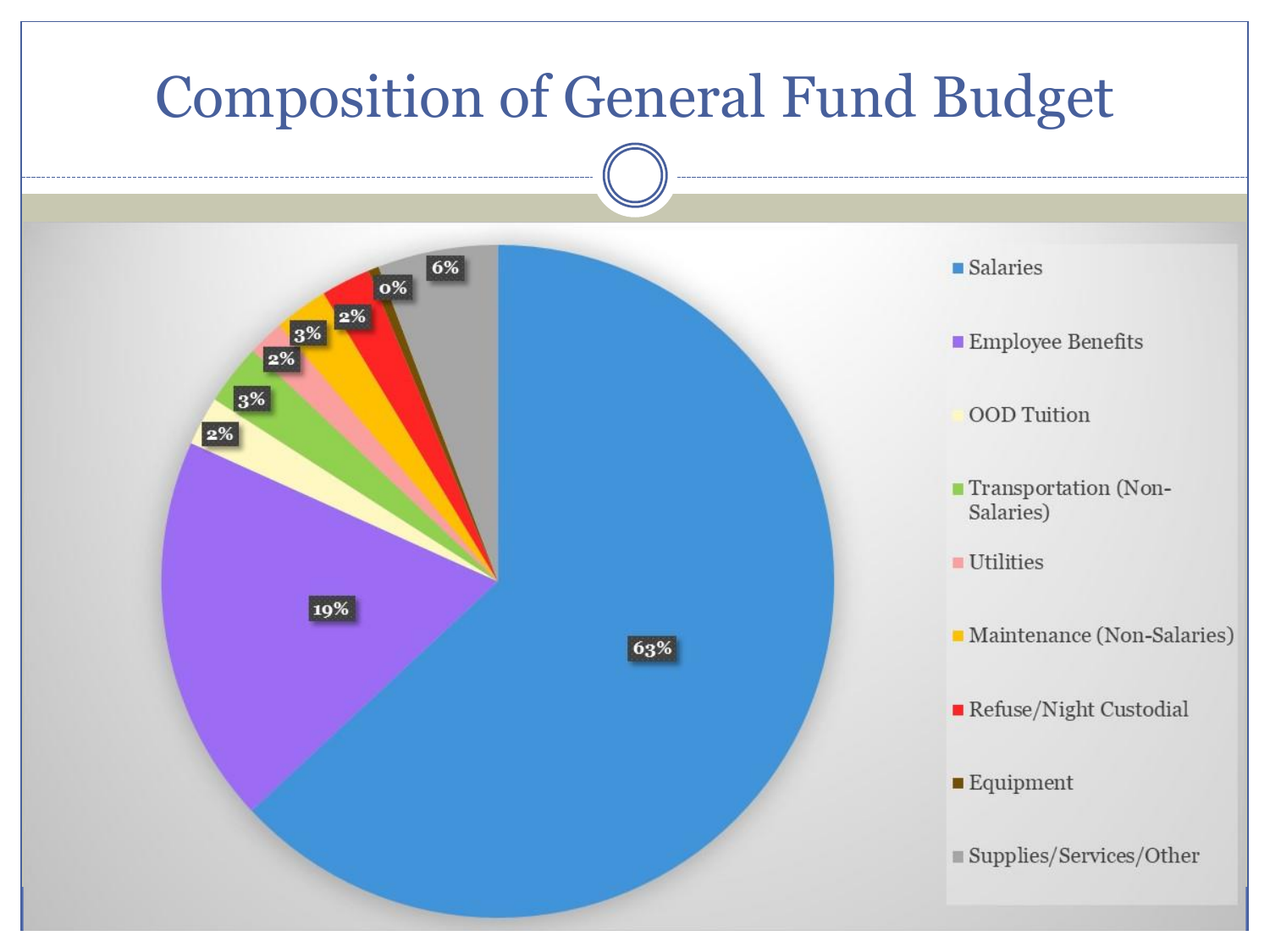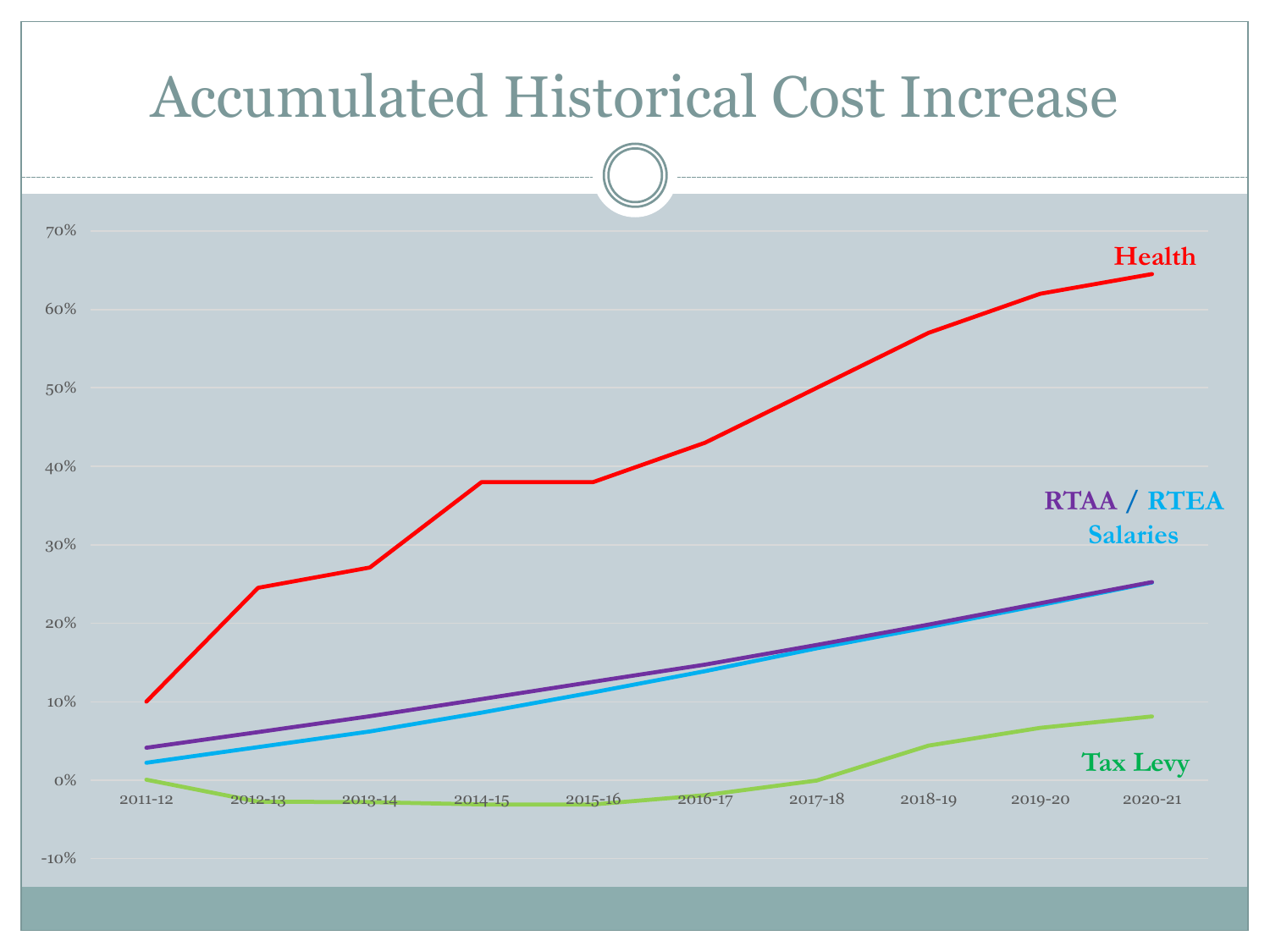### State Aid and Tax Levy – General Fund

| <b>Budget Year</b> | <b>State Aid</b> | <b>Tax Levy</b> |
|--------------------|------------------|-----------------|
| 2012-13            | \$1,369,600      | \$26,586,701    |
| 2013-14            | \$1,369,600      | \$26,582,012    |
| 2014-15            | \$1,402,420      | \$26,582,012    |
| 2015-16            | \$1,402,420      | \$26,643,599    |
| 2016-17            | \$1,424,790      | \$26,906,853    |
| 2017-18            | \$1,424,790      | \$27,444,990    |
| 2018-19            | \$1,614,266      | \$28,788,825    |
| 2019-20            | \$1,709,224      | \$29,566,452    |
| 2020-21            | \$1,757,020      | \$30,237,361    |
| 2021-22            | \$1,947,033      | \$30,842,108    |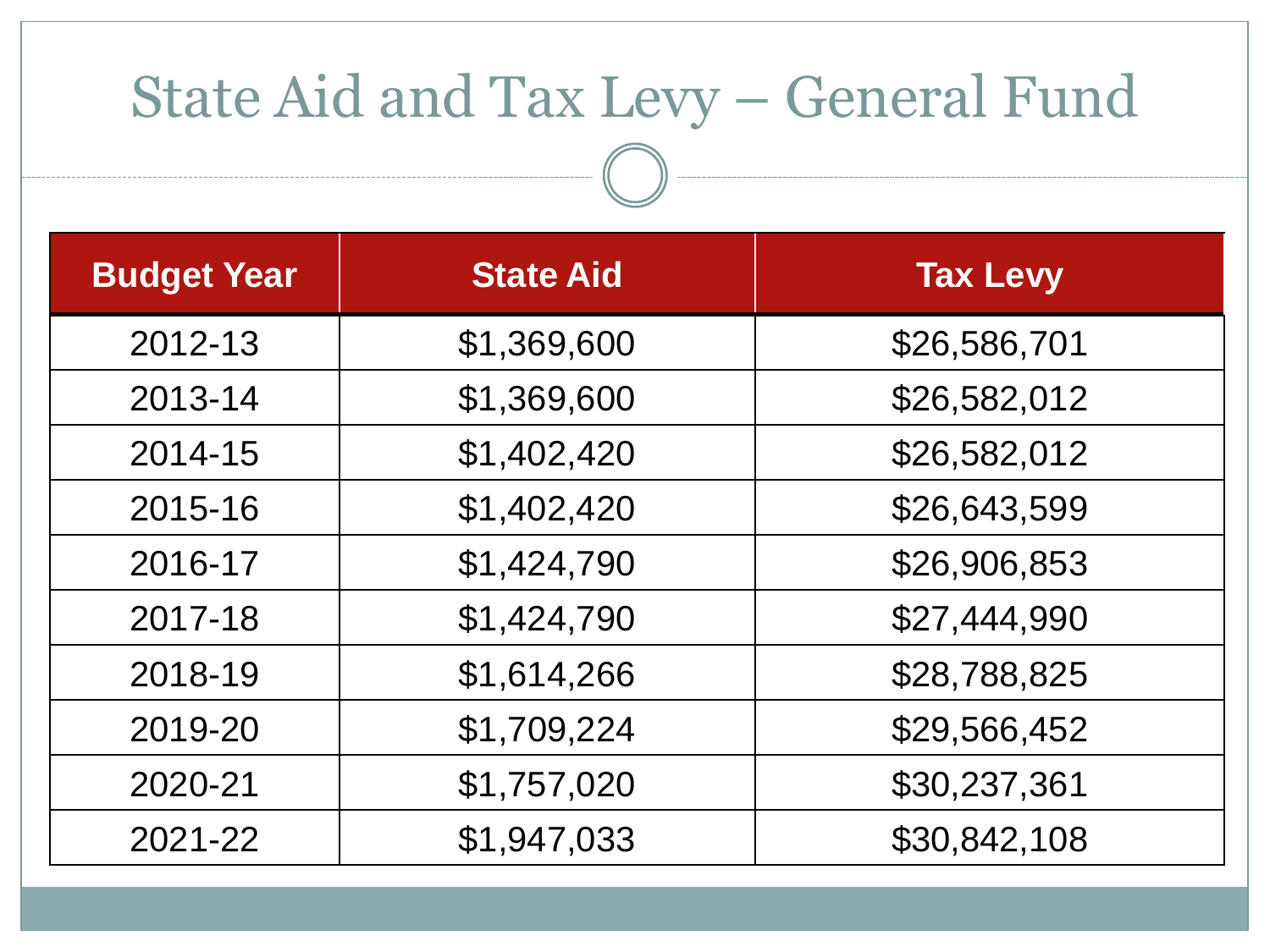## Tax Levy - Debt Service

| <b>Budget Year</b> | <b>Total Taxes</b> | <b>Difference \$</b> | <b>Difference %</b> |
|--------------------|--------------------|----------------------|---------------------|
| 2012-13            | \$2,194,238        | $+$ \$10,889         | $-0.499%$           |
| 2013-14            | \$2,182,408        | $-$ \$11,830         | $-0.539%$           |
| 2014-15            | \$2,098,623        | $-$ \$83,785         | $-3.839%$           |
| 2015-16            | \$2,037,036        | $-$ \$61,587         | $-2.935%$           |
| 2016-17            | \$2,109,696        | $+$ \$72,660         | 3.567%              |
| 2017-18            | \$2,112,227        | $+$ \$2,531          | 0.120%              |
| 2018-19            | \$2,072,481        | $-$ \$39,746         | $-1.882%$           |
| 2019-20            | \$2,000,870        | $-$ \$71,611         | $-3.455%$           |
| 2020-21            | \$2,041,923        | $+$ \$41,053         | 2.052%              |
| 2021-22            | \$1,905,521        | $-$ \$136,402        | $-6.680\%$          |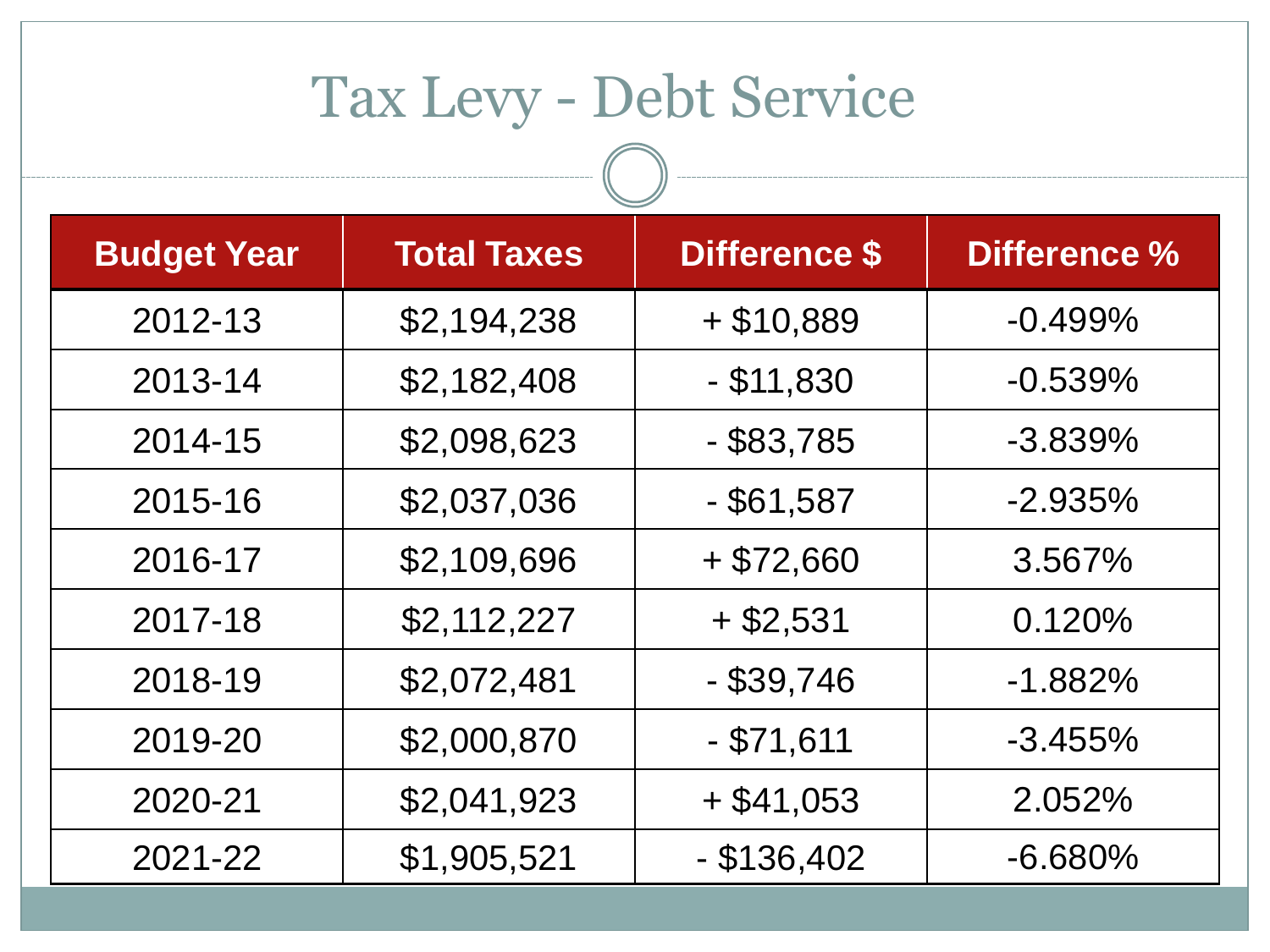### Total Taxes including Debt Service

| <b>Budget Year</b> | <b>Total Taxes</b> | <b>Difference \$</b> | Difference % |
|--------------------|--------------------|----------------------|--------------|
| 2012-13            | \$28,780,939       | $-$ \$828,460        | $-2.798%$    |
| 2013-14            | \$28,764,420       | $-$ \$16,519         | $-0.057\%$   |
| 2014-15            | \$28,680,635       | $-$ \$83,785         | $-0.291%$    |
| 2015-16            | \$28,680,635       | 0                    | $0.000\%$    |
| 2016-17            | \$29,016,549       | $+$ \$335,914        | 1.171%       |
| 2017-18            | \$29,557,217       | $+$ \$540,668        | 1.863%       |
| 2018-19            | \$30,861,306       | $+$ \$1,304,089      | 4.441%       |
| 2019-20            | \$31,567,322       | $+$ \$706,016        | 2.288%       |
| 2020-21            | \$32,279,284       | $+$ \$711,962        | 2.255%       |
| 2021-22            | \$32,747,629       | $+468,345$           | 1.451%       |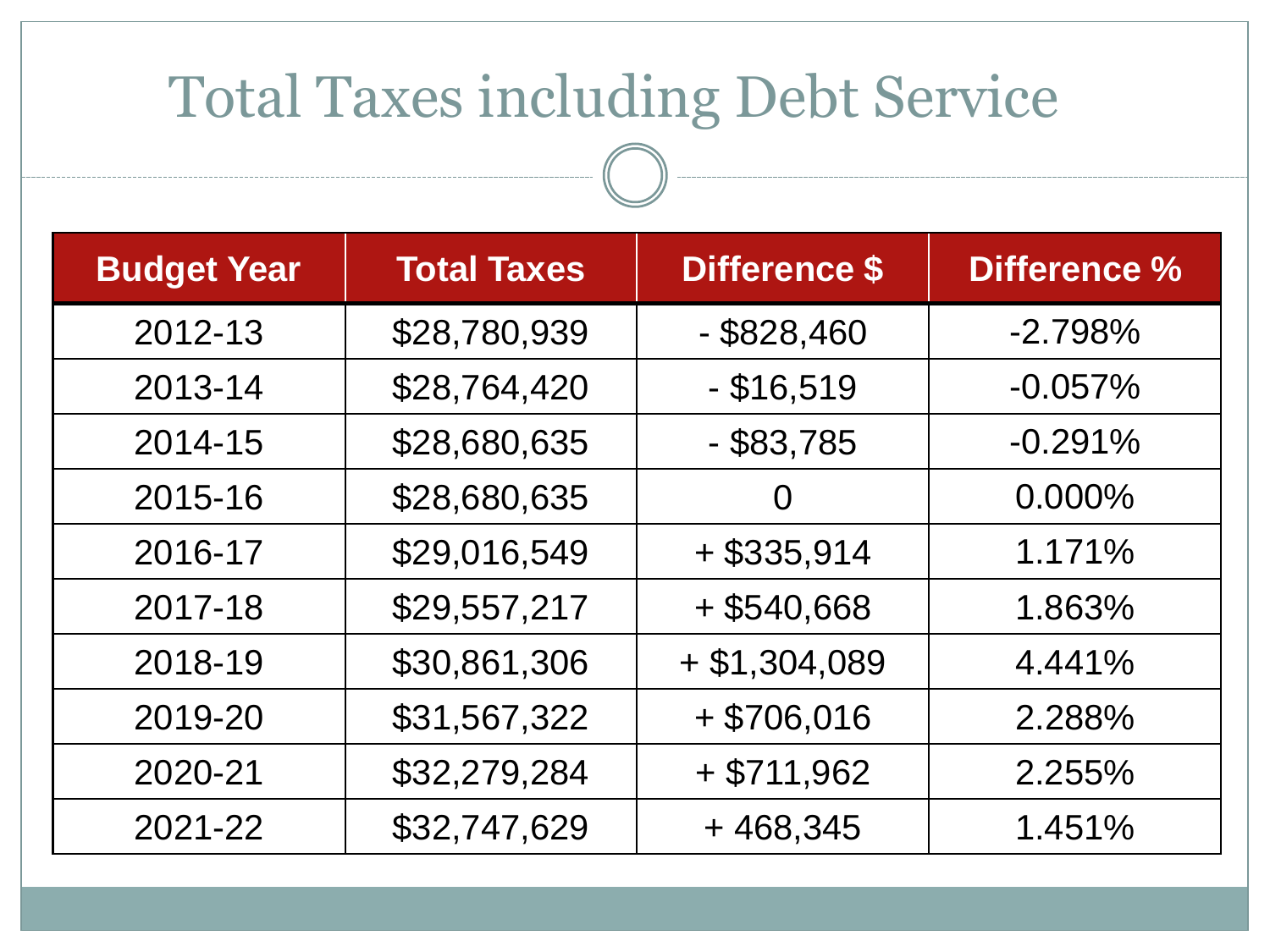#### **2021-22 School Budget Tax Impact**

#### **On the average home assessed at: \$449,811**



**Equates to approximately \$44.00 increase over the year**